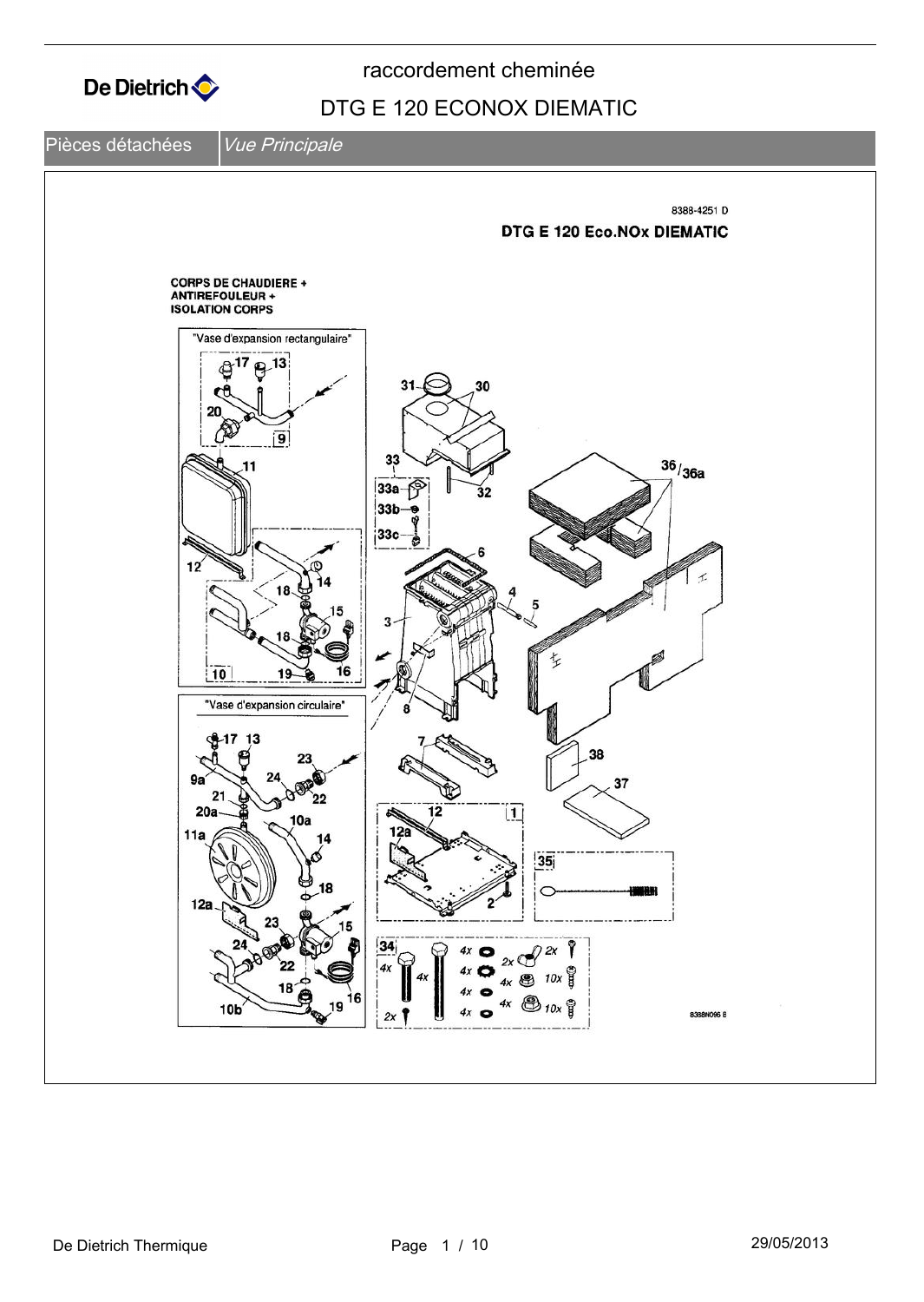

| Réf.            | Référence | <b>Description</b>                    | Qté          | Tarif          | Remarques |
|-----------------|-----------|---------------------------------------|--------------|----------------|-----------|
| 1               | 83885605  | SOCLE COMPLET 4EL                     | 1            | 107,00 €       |           |
| $\mathbf{1}$    | 83885606  | SOCLE COMPLET 5EL                     | $\mathbf{1}$ | 107,00 €       |           |
| 1               | 83885607  | SOCLE COMPLET 6EL                     | $\mathbf{1}$ | Nous consulter |           |
| $\overline{2}$  | 97581059  | PIED REGLABLE CPL M8X25               | $\mathbf{1}$ | 1,85 €         |           |
| 3               | 83758916  | <b>CORPS CHAUDIERE ASS. 4EL</b>       | $\mathbf{1}$ | 767,00 €       |           |
| 3               | 83758917  | <b>CORPS CHAUDIERE ASS. 5EL</b>       | $\mathbf{1}$ | 928,00 €       |           |
| 3               | 83758918  | <b>CORPS CHAUDIERE ASS. 6EL</b>       | $\mathbf{1}$ | 1072,00 €      |           |
| 4               | 95365611  | DOIGT DE GANT 1/2"-LG160              | $\mathbf{1}$ | 14,60 €        |           |
| 5               | 95365613  | SEPARATEUR DE DOIGT DE GANT           | 1            | 2,50 €         |           |
| 6               | 95046128  | JOINT VERRANE D10 (1M)                | $\mathbf{1}$ | $3,50 \in$     |           |
| 7               | 83750004  | <b>REHAUSSE POUR CORPS</b>            | 1            | 18,10 €        |           |
| 8               | 83758048  | <b>EQUERRE DE FIXATION</b>            | $\mathbf{1}$ | 2,60€          |           |
| 9               | 83888681  | TUBULURE DEPART                       | 1            | 293,00 €       |           |
| 9a              | 97549740  | TUBULURE DEPART VASE ROND             | $\mathbf{1}$ | 81,90 €        |           |
| 10a             | 97549698  | TUBE DE RETOUR SUPERIEUR              | $\mathbf{1}$ | 42,60 €        |           |
| 10 <sub>b</sub> | 97549699  | TUBE DE RETOUR INFERIEUR              | $\mathbf{1}$ | 91,20€         |           |
| 11              | 97581252  | VASE D'EXPANSION 12L                  | $\mathbf{1}$ | 122,00 €       |           |
| 11a             | 97581256  | VASE D'EXPANSION ROND.12L             | $\mathbf{1}$ | 90,90 €        |           |
| 12              | 83888059  | SUPPORT VASE EXPANSION                | 1            | 15,50 €        |           |
| 12a             | 83598066  | SUPPORT VASE EXPANSION                | $\mathbf{1}$ | 25,00 €        |           |
| 13              | 85000023  | PURGEUR AIR AUTOMAT.3/8"              | 1            | 20,10 €        |           |
| 14              | 95365106  | MANOMETRE D.40 AXIAL 3BAR             | $\mathbf{1}$ | 20,00 €        |           |
| 15              | 95132278  | CIRCULATEUR UPS 25-50 130 3H          | 1            | 147,00 €       |           |
| 16              | 83784900  | CABLE D'ALIMENTATION CIRCULATEUR      | $\mathbf{1}$ | 15,60 €        |           |
| 17              | 95360214  | SOUPAPE DE SECURITE 3BAR              | 1            | 14,10 €        |           |
| 18              | 97550181  | <b>JOINT SUNDSTRAND 1"</b>            | $\mathbf{1}$ | 1,85 €         |           |
| 19              | 94902077  | ROBINET DE VIDANDE                    | 1            | 18,20 €        |           |
| 20              | 94920180  | COUDE NR 95 UN JT.PL 1/2"             | $\mathbf{1}$ | 11,80 €        |           |
| 20a             | 94952070  | PIECE FILETEE N370 3/4"               | $\mathbf{1}$ | $3,50 \in$     |           |
| 21              | 95013063  | <b>JOINT FIBRE D.38 X 27 X 2</b>      | $\mathbf{1}$ | 1,30€          |           |
| 22              | 94952083  | PIECE FOLLE N371 1"                   | 1            | 2,60 €         |           |
| 23              | 94952084  | ECROU FTE NR374 P1 1"                 | $\mathbf{1}$ | 2,80€          |           |
| 24              | 95013064  | JOINT VERT 44X32X2                    | 1            | $0,98 \in$     |           |
| 30              | 83888509  | ANTIREFOULEUR CPL 4EL                 | $\mathbf{1}$ | 146,00 €       |           |
| 30              | 83888510  | ANTIREFOULEUR CPL 5EL                 | 1            | 150,00 €       |           |
| 30              | 83888511  | ANTIREFOULEUR CPL 6EL                 | $\mathbf{1}$ | 160,00 €       |           |
| 31              | 97581501  | BUSE D.110/111                        | $\mathbf{1}$ | 7,30 €         |           |
| 31              | 97581500  | <b>BUSE D.153</b>                     | $\mathbf{1}$ | 11,00 €        |           |
| 31              | 97581499  | <b>BUSE D.125</b>                     | $\mathbf{1}$ | $9,80 \in$     |           |
| 32              | 97510077  | <b>TIGE FILETEE LG170</b>             | $\mathbf{1}$ | $0,72 \in$     |           |
| 33              | 83758940  | THERMOSTAT ANTIREFOULEUR 85° CONTACT  | 1            | 60,80 €        |           |
| 33a             | 83758077  | <b>EQUERRE DE FIXATION</b>            | $\mathbf{1}$ | 2,20€          |           |
| 33b             | 95363355  | THERMOSTAT ANTIREFOULEUR 85° CONTACT  | $\mathbf{1}$ | 6,40 €         |           |
| 33c             | 83754911  | CIRCUIT ELECTRIQUE+T.A.F.             | $\mathbf{1}$ | 26,30 €        |           |
| 34              | 83665501  | VISSERIE CORPS/ANTIREF.               | 1            | 6,40 €         |           |
| 35              | 96960227  | BROSSE NYLON 44 X 11 LG.500           | $\mathbf{1}$ | 4,10€          |           |
| 36              | 83788917  | ISOLATION CORPS VASE RECT. 4EL        | 1            | 61,00 €        |           |
| 36              | 83788918  | <b>ISOLATION CORPS VASE RECT. 5EL</b> | $\mathbf{1}$ | 66,90 €        |           |
| 36              | 83788919  | <b>ISOLATION COMPLETE 6 EL</b>        | 1            | 70,80 €        |           |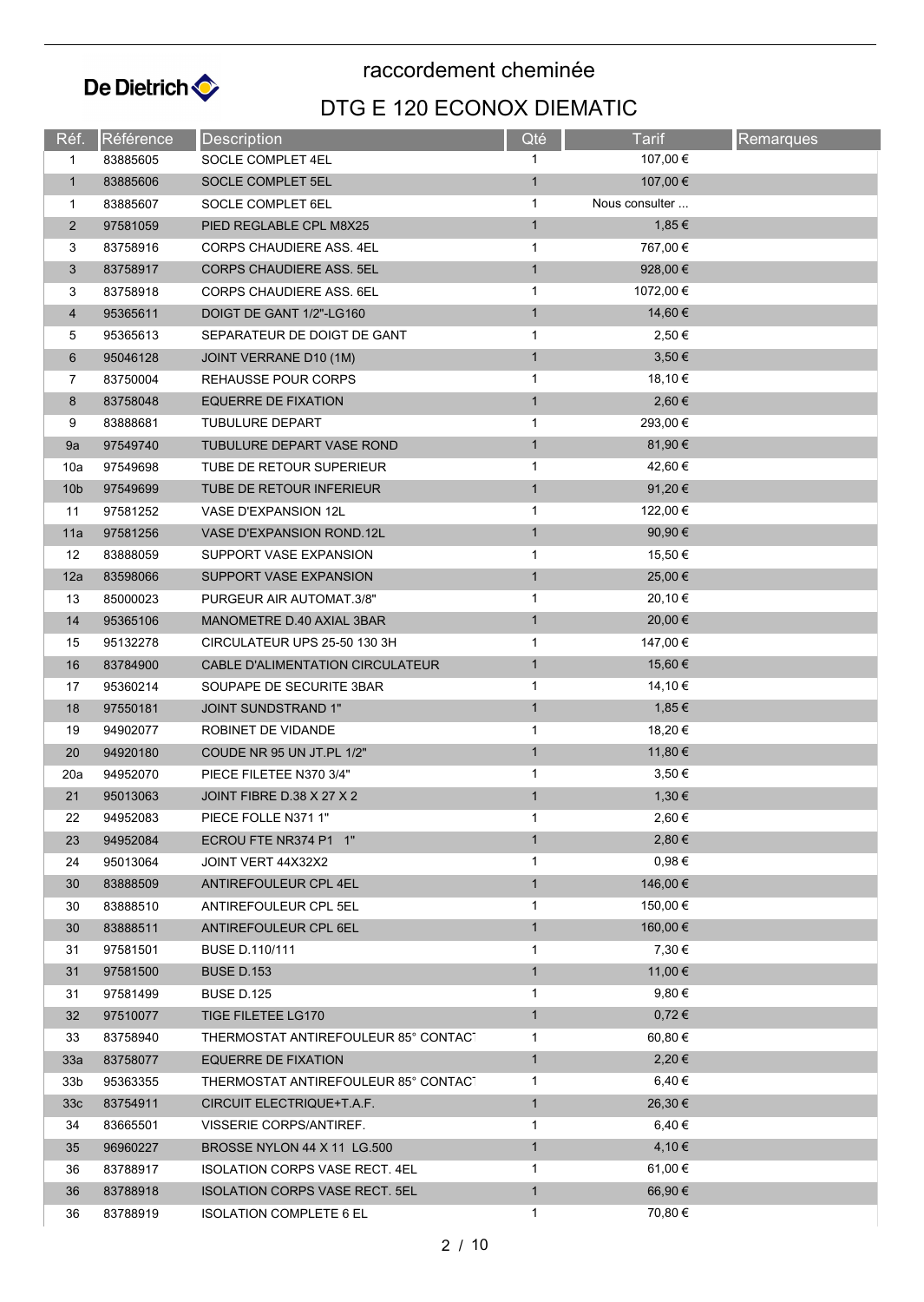

# DTG E 120 ECONOX DIEMATIC raccordement cheminée

| 36a | 83988630 | <b>ISOLATION CORPS VASE ROND 4EL</b> | 21,60 €    |  |
|-----|----------|--------------------------------------|------------|--|
| 37  | 97550514 | <b>ISOLATION SOUS BRUL 4EL</b>       | 4.45 €     |  |
| 37  | 97550516 | <b>ISOLATION SOUS BRUL.6EL</b>       | $8.95 \in$ |  |
| 38  | 94229204 | <b>ISOLATION ARRIERE 4EL</b>         | 26.60 €    |  |
| 38  | 94229205 | <b>ISOLATION ARRIERE 5EL</b>         | 27.80 €    |  |
| 38  | 94229206 | <b>ISOLATION ARRIERE 6EL</b>         | 28.40 €    |  |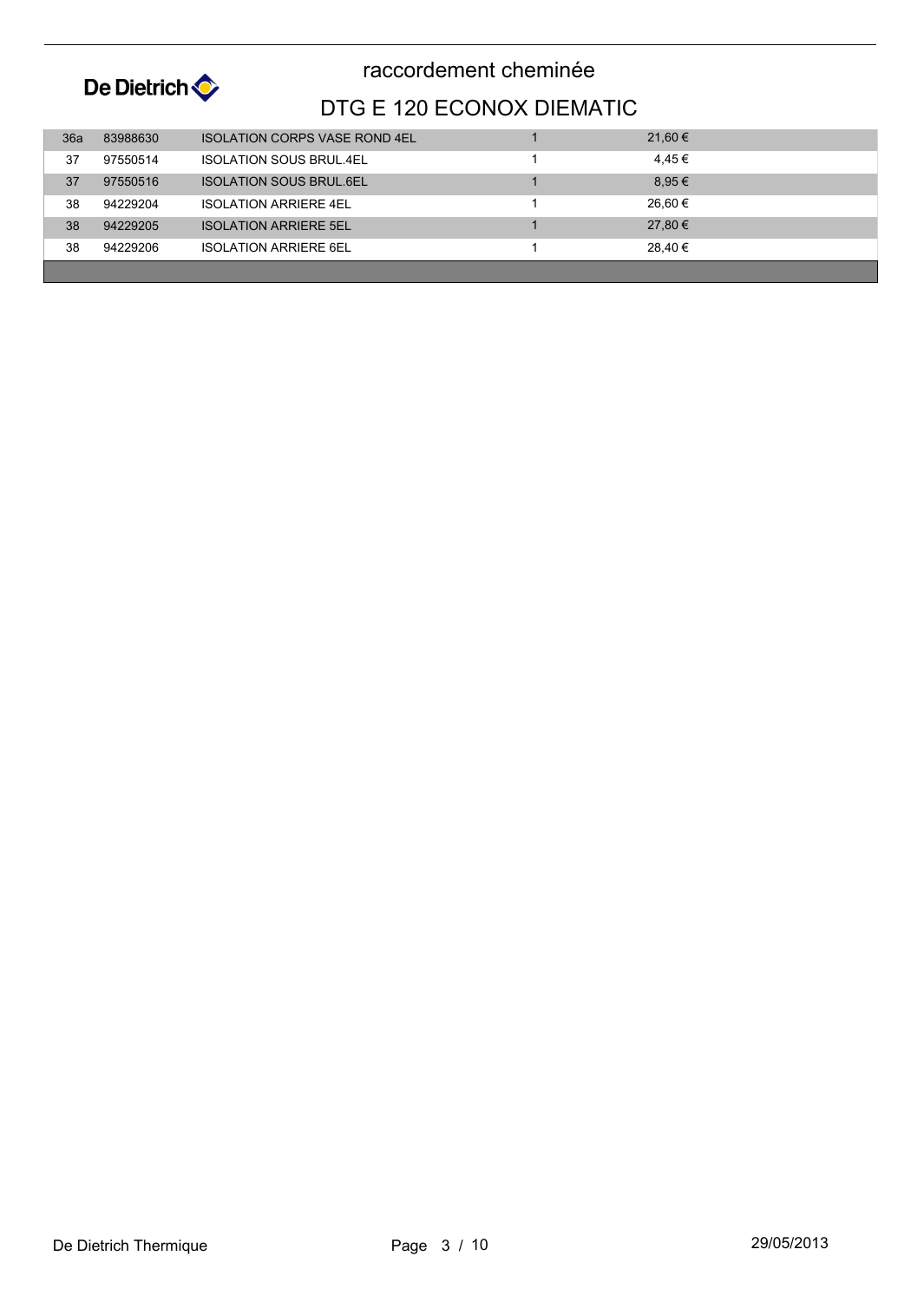



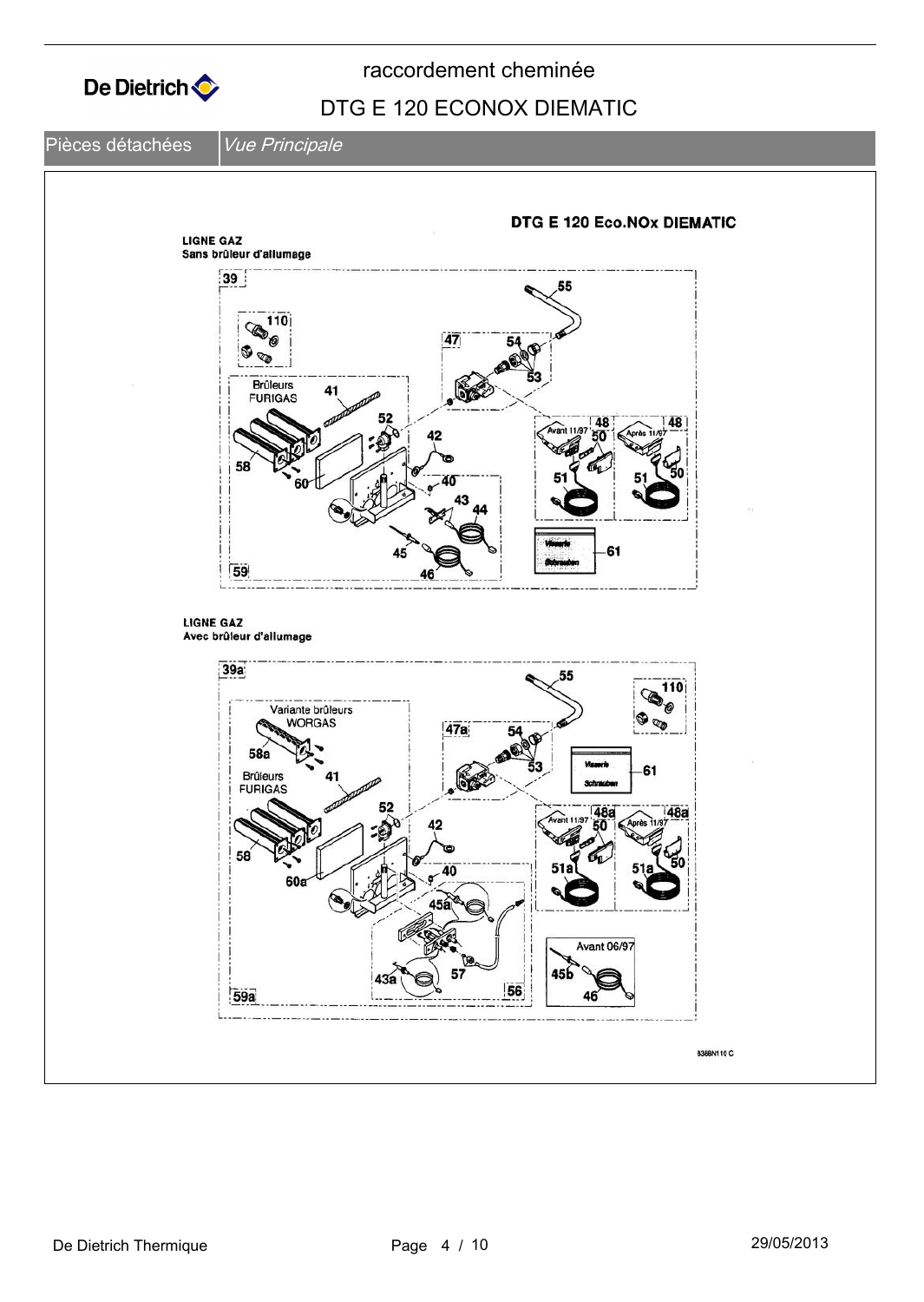

| Réf. | Référence | <b>Description</b>                      | Qté          | Tarif          | <b>Remarques</b> |
|------|-----------|-----------------------------------------|--------------|----------------|------------------|
| 39   | 83888522  | CIRCUIT GAZ CPL 4EL EOX                 | $\mathbf{1}$ | Nous consulter |                  |
| 39   | 83888524  | CIRCUIT GAZ CPL 6EL EOX                 | 1            | Nous consulter |                  |
| 39   | 83888523  | CIRCUIT GAZ CPL 5EL EOX                 | $\mathbf{1}$ | Nous consulter |                  |
| 39a  | 83888974  | <b>CIRCUIT GAZ CPLT 4EL</b>             | $\mathbf 1$  | Nous consulter |                  |
| 39a  | 83888975  | <b>CIRCUIT GAZ CPLT 5EL</b>             | $\mathbf{1}$ | Nous consulter |                  |
| 39a  | 83888976  | <b>CIRCUIT GAZ CPLT 6EL</b>             | 1            | Nous consulter |                  |
| 40   | 95360220  | <b>PRISE DE PRESSION FURIGAS</b>        | $\mathbf{1}$ | $3,30 \in$     |                  |
| 41   | 95046115  | JOINT THERMOCORD (1M)                   | $\mathbf{1}$ | 11,60 €        |                  |
| 42   | 83754945  | CABLE MISE A LA MASSE                   | $\mathbf{1}$ | 1,30 €         |                  |
| 43   | 83888570  | ELECTRODE ALLUMAGE                      | $\mathbf{1}$ | 48,40 €        |                  |
| 43a  | 95332802  | ELECTRODE ALLUMAGE+RESIST.              | $\mathbf{1}$ | 7,40 €         |                  |
| 44   | 83884906  | CABLE D'ALLUMAGE                        | 1            | 12,60 €        |                  |
| 45   | 97580453  | SONDE D'IONISATION LG70                 | $\mathbf{1}$ | 20,00 €        |                  |
| 45a  | 97580451  | SONDE D'IONISATION COUDEE CABLEE (APRI  | $\mathbf 1$  | 17,70 €        |                  |
| 45b  | 97580441  | SONDE D'IONISATION LG 90 (AVT 06/97)    | $\mathbf{1}$ | 17,30 €        |                  |
| 46   | 83884907  | CABLE SONDE DIONISATION                 | $\mathbf{1}$ | 12,00 €        |                  |
| 47   | 83885575  | VANNE GAZ HO VK4105C1066                | $\mathbf{1}$ | 164,00 €       |                  |
| 47a  | 83885576  | VANNE GAZ HO VK4100C1026                | $\mathbf{1}$ | 164,00 €       |                  |
| 48   | 83885573  | COFFRET DE SECURITE CABLE HO AD. S4565  | $\mathbf{1}$ | 233,00 €       |                  |
| 48a  | 83885617  | COFFRET DE SECURITE (50")S4565BF1112    | $\mathbf{1}$ | 233,00 €       |                  |
| 50   | 83886523  | KIT CAPOT PROTECTION                    | $\mathbf{1}$ | 6,80 €         |                  |
| 51   | 83884908  | CIRCUIT ELEC.CS-TC (VERSION SANS BRUL.A | $\mathbf{1}$ | 46,90 €        |                  |
| 51a  | 83884921  | <b>CIRCUIT ELECTR TC-SCS BA</b>         | $\mathbf{1}$ | 41,30 €        |                  |
| 52   | 97549069  | BRIDE COUDEE HO.1/2"+JOINT              | $\mathbf{1}$ | Nous consulter |                  |
| 52a  | 97549065  | <b>BRIDE DROITE 1/2"+JT</b>             | $\mathbf{1}$ | 3,20€          |                  |
| 53   | 94958103  | MANCHON-UNION 1/2"U2                    | $\mathbf{1}$ | 9,70 €         |                  |
| 54   | 95013062  | JOINT VERT 30X21X2                      | $\mathbf{1}$ | $0,62 \in$     |                  |
| 55   | 97549080  | TUBE ARRIVEE GAZ 4A6EL                  | $\mathbf{1}$ | 21,00 €        |                  |
| 56   | 83885504  | VEILLEUSE 3 A 10EL                      | $\mathbf{1}$ | 116,00 €       |                  |
| 57   | 83885506  | TUBE BRUL.ALLUM.4A6EL (3A6EL)           | 1            | 29,90 €        |                  |
| 58   | 83885533  | <b>BRULEUR FURIGAS + VIS</b>            | $\mathbf{1}$ | 47,70€         |                  |
| 58a  | 83885534  | <b>BRULEUR WORGAS AVEC FIX.</b>         | $\mathbf{1}$ | 50,80 €        |                  |
| 59   | 83885538  | TIROIR BRULEUR FUR.AD 4EL AD            | $\mathbf{1}$ | 452,00 €       |                  |
| 59   | 83885539  | TIROIR BRULEUR FUR.5EL AD               | $\mathbf 1$  | 502,00 €       |                  |
| 59   | 83885540  | TIROIR BRULEUR FUR.AD. 6EL              | $\mathbf{1}$ | 557,00 €       |                  |
| 59a  | 83885546  | TIROIR BRULEUR FUR 4EL BA               | $\mathbf{1}$ | 391,00 €       |                  |
| 59a  | 83885589  | TIROIR BRULEUR WO.6EL BA                | $\mathbf{1}$ | 580,00 €       |                  |
| 59a  | 83885548  | TIROIR BRULEUR FUR.6EL B.A.             | 1            | 498,00 €       |                  |
| 59a  | 83885547  | TIROIR BRULEUR FUR.5EL B.A.             | $\mathbf{1}$ | 442,00 €       |                  |
| 59a  | 83885587  | TIROIR BRULEUR WO.4EL BA                | $\mathbf 1$  | 461,00 €       |                  |
| 59a  | 83885588  | TIROIR BRULEUR WO.5EL BA                | $\mathbf{1}$ | 517,00 €       |                  |
| 60   | 83595522  | ISOL.TIR.BRUL.F-W 4EL AD.               | $\mathbf 1$  | 24,90 €        |                  |
| 60   | 83595524  | ISOL.TIR.BRUL.F-W 6EL AD                | $\mathbf{1}$ | 27,00 €        |                  |
| 60   | 83595523  | ISOL.TIR.BRUL.F-W 5EL AD                | $\mathbf{1}$ | 26,60 €        |                  |
| 60a  | 83885636  | KIT ISOL TIR BRUL F-W 4EL B.A.          | $\mathbf{1}$ | 25,30 €        |                  |
| 60a  | 83885638  | KIT ISOL.TIR.BRUL.F-W 6EL B.A.          | $\mathbf{1}$ | 27,80 €        |                  |
| 60a  | 83885637  | KIT ISOL.TIR.BRUL.F-W 5EL B.A.          | $\mathbf{1}$ | 26,60 €        |                  |
| 61   | 83665502  | VISSERIE TIROIR BRULEUR                 | $\mathbf 1$  | 9,80€          |                  |
| 110  | 83888702  | KIT CONV.PROPANE 4EL EOX                | $\mathbf{1}$ | 15,00 €        |                  |
|      |           |                                         |              |                |                  |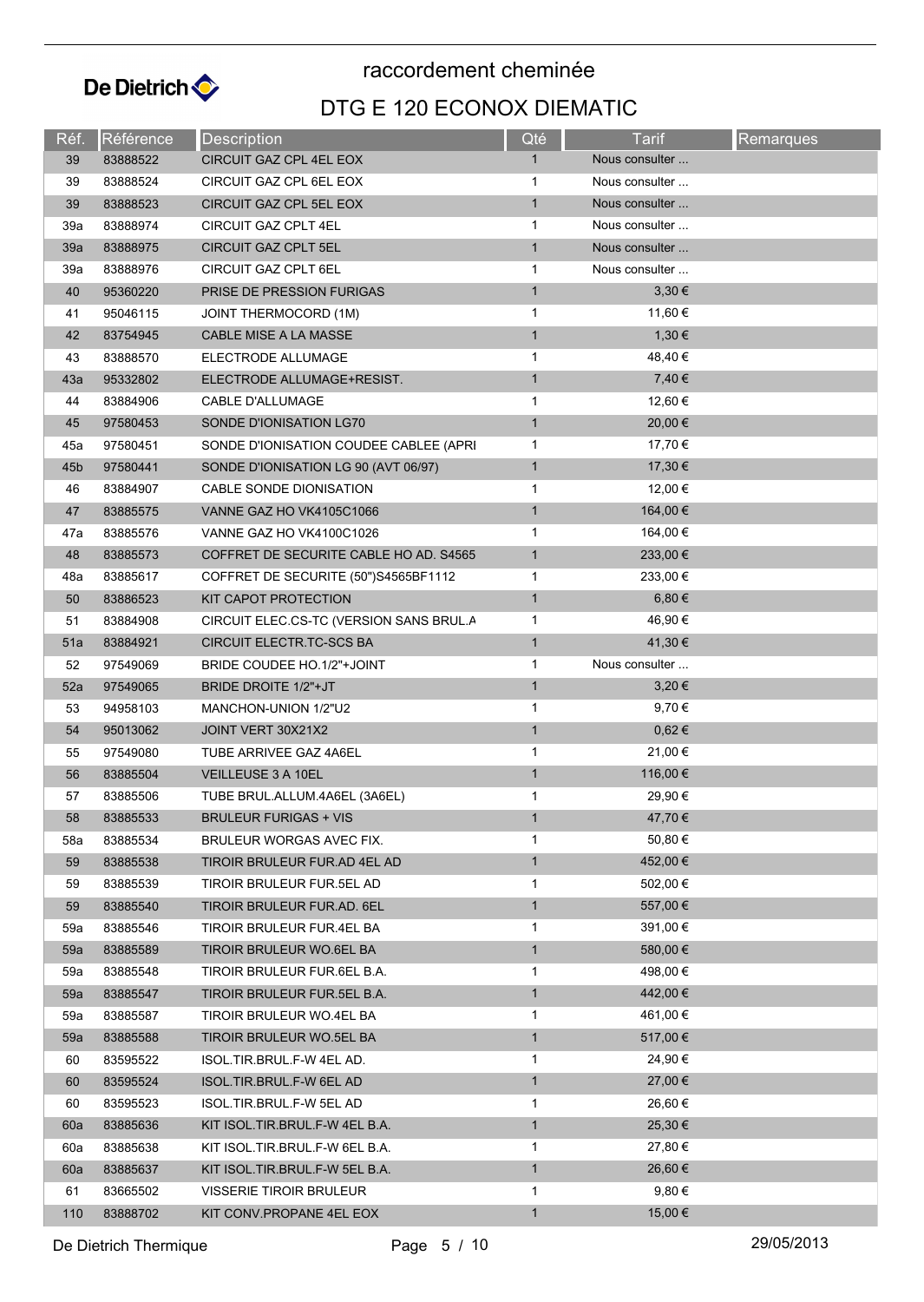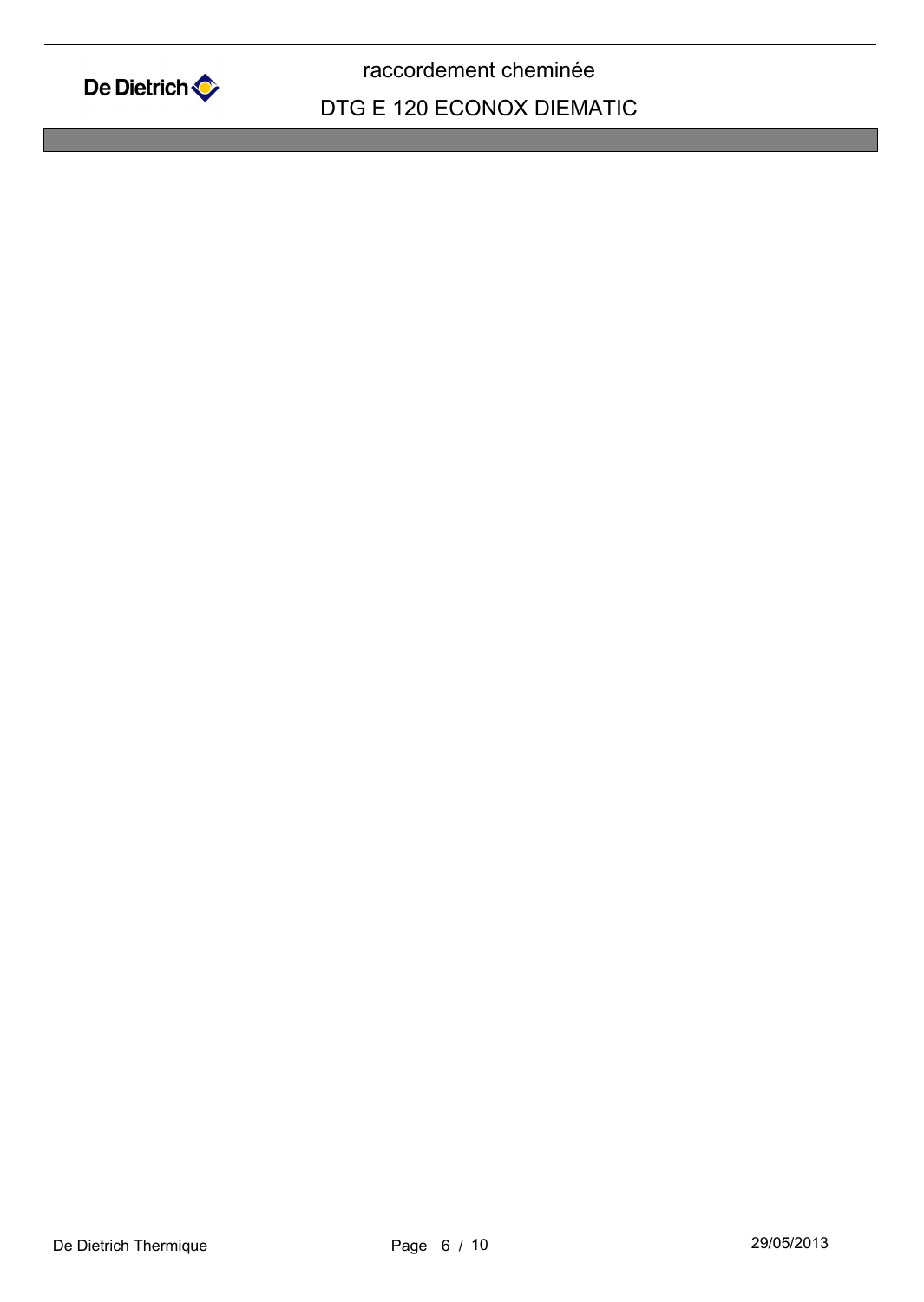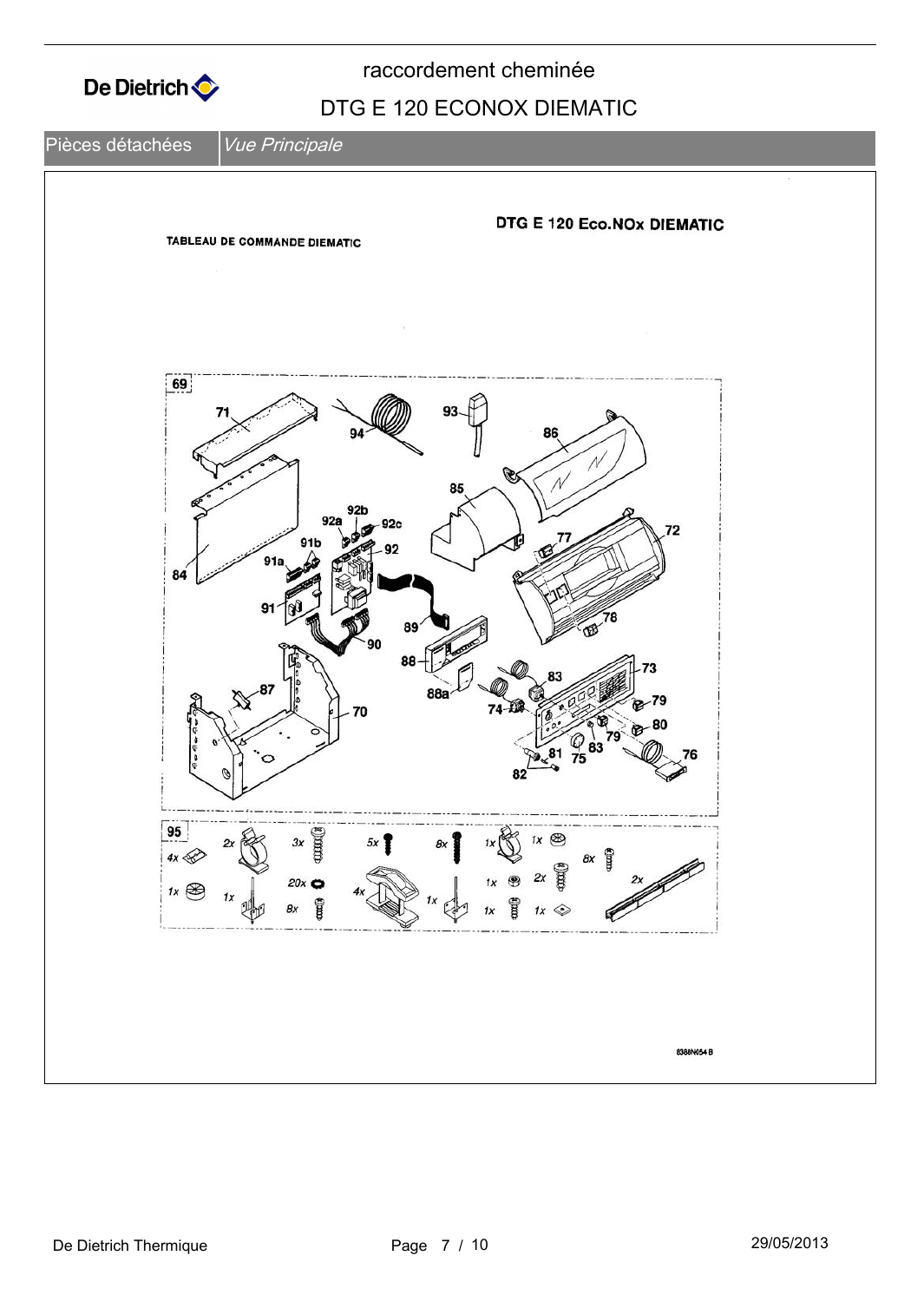

| Réf.            | Référence | Description                       | Qté          | <b>Tarif</b>   | Remarques |
|-----------------|-----------|-----------------------------------|--------------|----------------|-----------|
| 69              | 83885509  | DISP.CDE DIEM.120EOX              | 1            | 1682,00 €      |           |
| 70              | 83888596  | SUPPORT TABLEAU PREMONTE          | $\mathbf{1}$ | 43,20 €        |           |
| $71$            | 83888604  | CAPOT DIEMATIC PREMONTE           | $\mathbf{1}$ | 40,80 €        |           |
| 72              | 97525263  | <b>FACADE TABLEAU DIEM DTG120</b> | $\mathbf{1}$ | 14,80 €        |           |
| 73              | 83880546  | SUPPORT COMPOSANT DIEMAT.         | 1            | 26,90 €        |           |
| 74              | 85000015  | THERMOSTAT DE REGLAGE             | $\mathbf{1}$ | 58,40 €        |           |
| 75              | 97570217  | <b>BOUTON DE REGLAGE</b>          | 1            | $5,05 \in$     |           |
| 76              | 85000014  | THERMOMETRE PLAT                  | $\mathbf{1}$ | 34,10 €        |           |
| 77              | 95325027  | INTERRUPTEUR BIPOL.VERT M/A       | $\mathbf{1}$ | 7,40 €         |           |
| 78              | 95325102  | <b>INTERRUPTEUR DE REARMEMENT</b> | $\mathbf{1}$ | 10,20 €        |           |
| 79              | 85000035  | INTERRUPTEUR BIPOLAIRE            | 1            | 6,40 €         |           |
| 80              | 95325092  | INTERRUPTEUR MOMENTANE BIPOLAIRE  | $\mathbf{1}$ | 9,15€          |           |
| 81              | 95340248  | <b>FUSIBLE 3.15A RETARDE</b>      | $\mathbf{1}$ | 1,10 €         |           |
| 82              | 96550069  | PORTE-FUSIBLE (4.8 X 0.5)         | $\mathbf{1}$ | 8,15€          |           |
| 83              | 85000032  | THERMOSTAT DE SECURITE 110°       | $\mathbf{1}$ | 109,00 €       |           |
| 84              | 83888057  | <b>SUPPORT DE CARTES</b>          | $\mathbf{1}$ | 16,50 €        |           |
| 85              | 83888650  | PIECE COMPL.TC.142 BLANC          | $\mathbf{1}$ | 25,80 €        |           |
| 85              | 83888651  | PIECE COMPL.TC.286 BLANC          | $\mathbf{1}$ | Nous consulter |           |
| 86              | 97525260  | VOLET TABLEAU CPL BLANC           | $\mathbf{1}$ | 23,50 €        |           |
| 87              | 83884800  | <b>FILTRE ANTIPARASITE</b>        | $\mathbf{1}$ | 36,80 €        |           |
| 88              | 88055562  | <b>BANDEAU DIEM.DELTA</b>         | $\mathbf{1}$ | 544,00 €       |           |
| 89              | 81995180  | BRETELLE DE RACCORDEMENT          | $\mathbf{1}$ | 17,60 €        |           |
| 90              | 83884901  | CIRCUIT ELEC.DTG120 DIEM          | $\mathbf{1}$ | 118,00 €       |           |
| 91              | 88055587  | CARTE ALIMENTATION NEUVE          | $\mathbf{1}$ | 81,90 €        |           |
| 91a             | 81994924  | CONNECTEUR 6 POINTS ALIM.         | $\mathbf{1}$ | $8,35 \in$     |           |
| 91b             | 81994926  | CONNECTEUR 3 POINTS ALIM.         | $\mathbf{1}$ | 7,50€          |           |
| 92              | 88055585  | CARTE PUISSANCE NEUVE             | $\mathbf{1}$ | 516,00 €       |           |
| 92a             | 81994921  | <b>CONNECTEUR 3 POINTS AUX.</b>   | $\mathbf{1}$ | 5,15€          |           |
| 92 <sub>b</sub> | 81994923  | CONNECTEUR 3 POINTS POMPE         | $\mathbf{1}$ | 5,15€          |           |
| 92c             | 81994925  | <b>CONNECTEUR 9 POINTS</b>        | $\mathbf{1}$ | 11,50 €        |           |
| 93              | 95365488  | SONDE EXTERIEURE AF40             | $\mathbf{1}$ | 84,00 €        |           |
| 94              | 95365491  | SONDE KVT 40 LG 2m                | $\mathbf{1}$ | 21,50 €        |           |
| 95              | 83885501  | SACHET VISSERIE TABLEAU           | $\mathbf{1}$ | 12,20 €        |           |
|                 |           |                                   |              |                |           |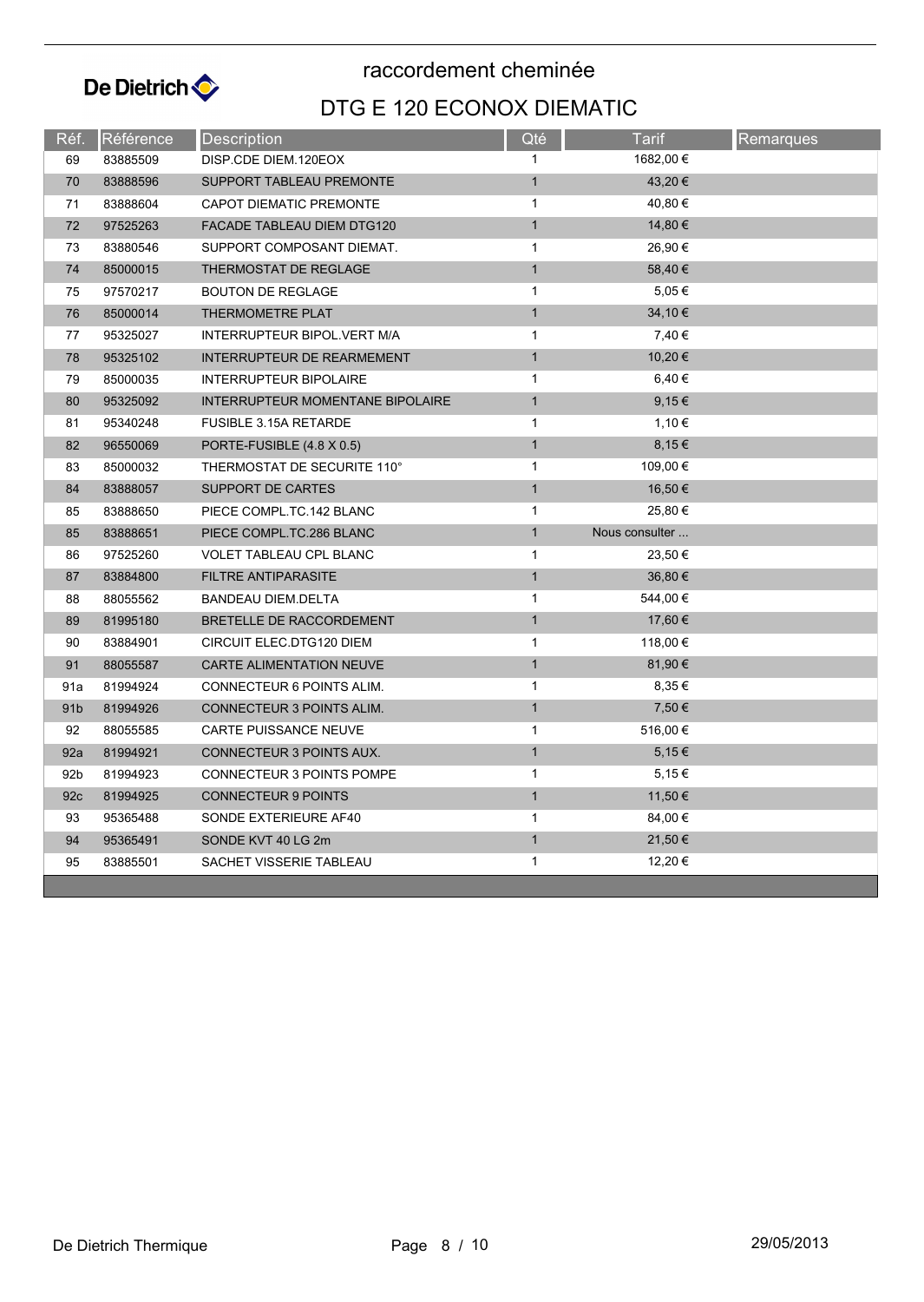

#### DTG E 120 ECONOX DIEMATIC

Pièces détachées *Vue Principale*